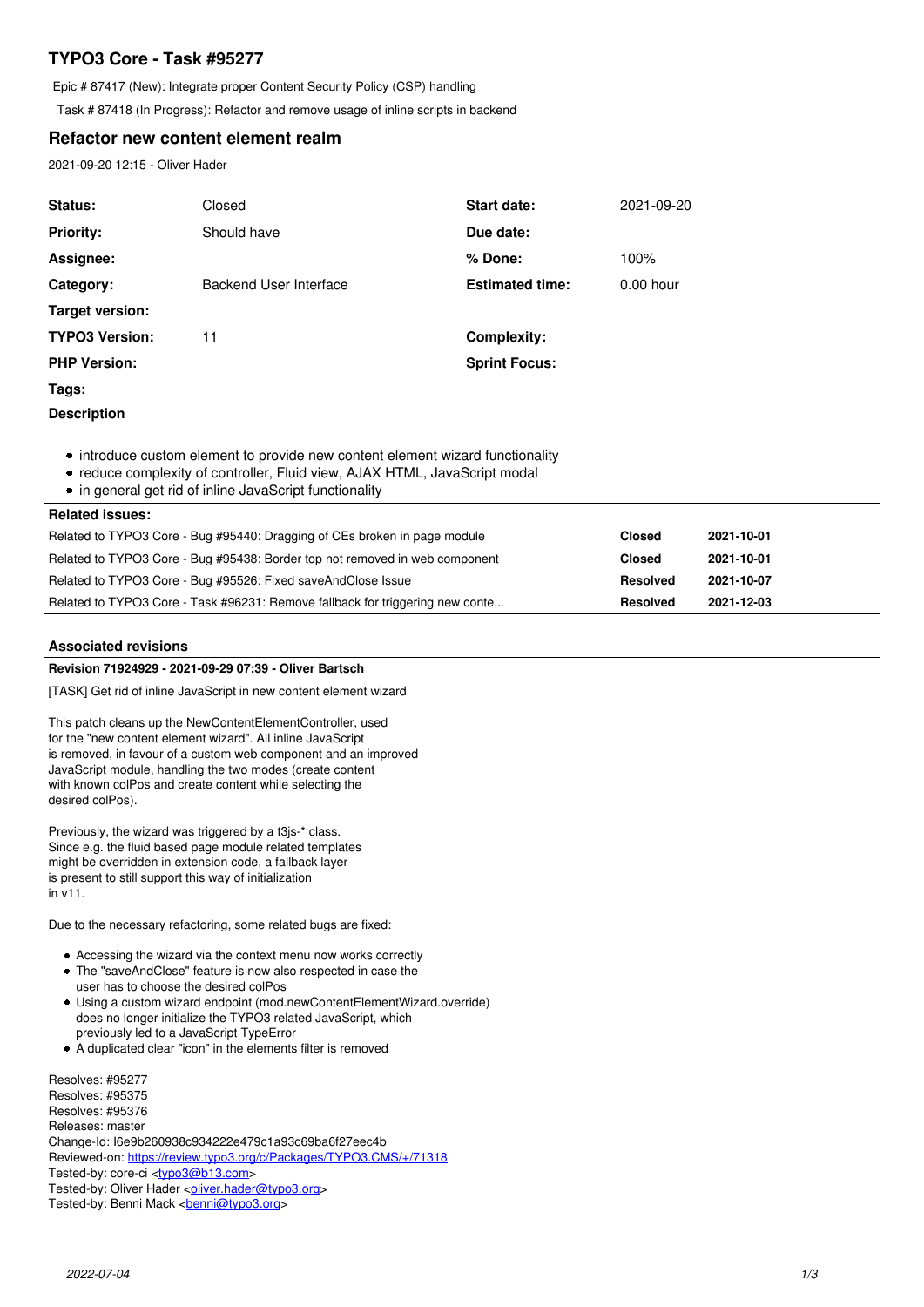### **Revision b3305861 - 2021-10-04 20:13 - Oliver Bartsch**

[BUGFIX] Fix list style of new content element wizard button

The "new record" view uses the bootstrap list-group component. Except for the first group item, all items get their border-top removed. This however did no longer work for the "new content element wizard" item, since it's "wrapped" into a web component since #95277.

This is now fixed by manually removing the border-top from the list group item, using bootstrap API classes.

Resolves: #95438 Related: #95277 Releases: master Change-Id: I47fa10f1fea8c8b8706685cb946291ac4f6f653e Reviewed-on:<https://review.typo3.org/c/Packages/TYPO3.CMS/+/71433> Tested-by: core-ci <<u>typo3@b13.com</u>> Tested-by: Jochen <<u>[rothjochen@gmail.com](mailto:rothjochen@gmail.com)</u>> Tested-by: Andreas Fernandez <<u>a.fernandez@scripting-base.de</u>> Reviewed-by: Jochen <<u>[rothjochen@gmail.com](mailto:rothjochen@gmail.com)</u>> Reviewed-by: Andreas Fernandez < a.fernandez@scripting-base.de>

#### **Revision 8d3e14ed - 2021-10-08 16:31 - Marcel Schüßler**

[TASK] Ensure record\_commit parameters are not reused

When using the "saveAndClose" option for a newContentElementWizard item, the target link forwards directly to the record\_commit route instead of FormEngine. Previously the parameters for this link were added to an array, which was then never reset after used for the link creation. This therefore resulted in multiple elements were created as soon as the "saveAndClose" option was set multiple times.

This is now fixed by not using a single use variable anymore, but directly building the data array in the link, like it's already done for the FormEngine links.

Releases: master Resolves: #95526 Related: #95277 Change-Id: I897acd376ce44c6f26c27dc7ddd927302e5be8bb Reviewed-on:<https://review.typo3.org/c/Packages/TYPO3.CMS/+/71488> Tested-by: Oliver Bartsch [<bo@cedev.de](mailto:bo@cedev.de)> Tested-by: core-ci <<u>typo3@b13.com</u>> Tested-by: Benni Mack <<u>[benni@typo3.org](mailto:benni@typo3.org)</u>> Reviewed-by: Oliver Bartsch <[bo@cedev.de](mailto:bo@cedev.de)> Reviewed-by: Benni Mack <*[benni@typo3.org](mailto:benni@typo3.org)>* 

# **Revision efae1f07 - 2021-12-04 00:40 - Oliver Bartsch**

[!!!][TASK] Remove fallback for triggering new content element wizard

The new content element wizard was reimplemented as web component in #95277.

Triggering the wizard using a HTML class was kept for backwards compatibility reasons, but is now removed.

Resolves: #96231 Related: #95277 Releases: main Change-Id: If10c13531b72a06b9e80dd2406da861137d932b8 Reviewed-on:<https://review.typo3.org/c/Packages/TYPO3.CMS/+/72494> Tested-by: Christian Kuhn < *olli@schwarzbu.ch* Tested-by: Nikita Hovratov <<u>nikita.h@live.de</u>> Tested-by: core-ci <<u>typo3@b13.com</u>> Tested-by: Benni Mack <<u>[benni@typo3.org](mailto:benni@typo3.org)</u>>